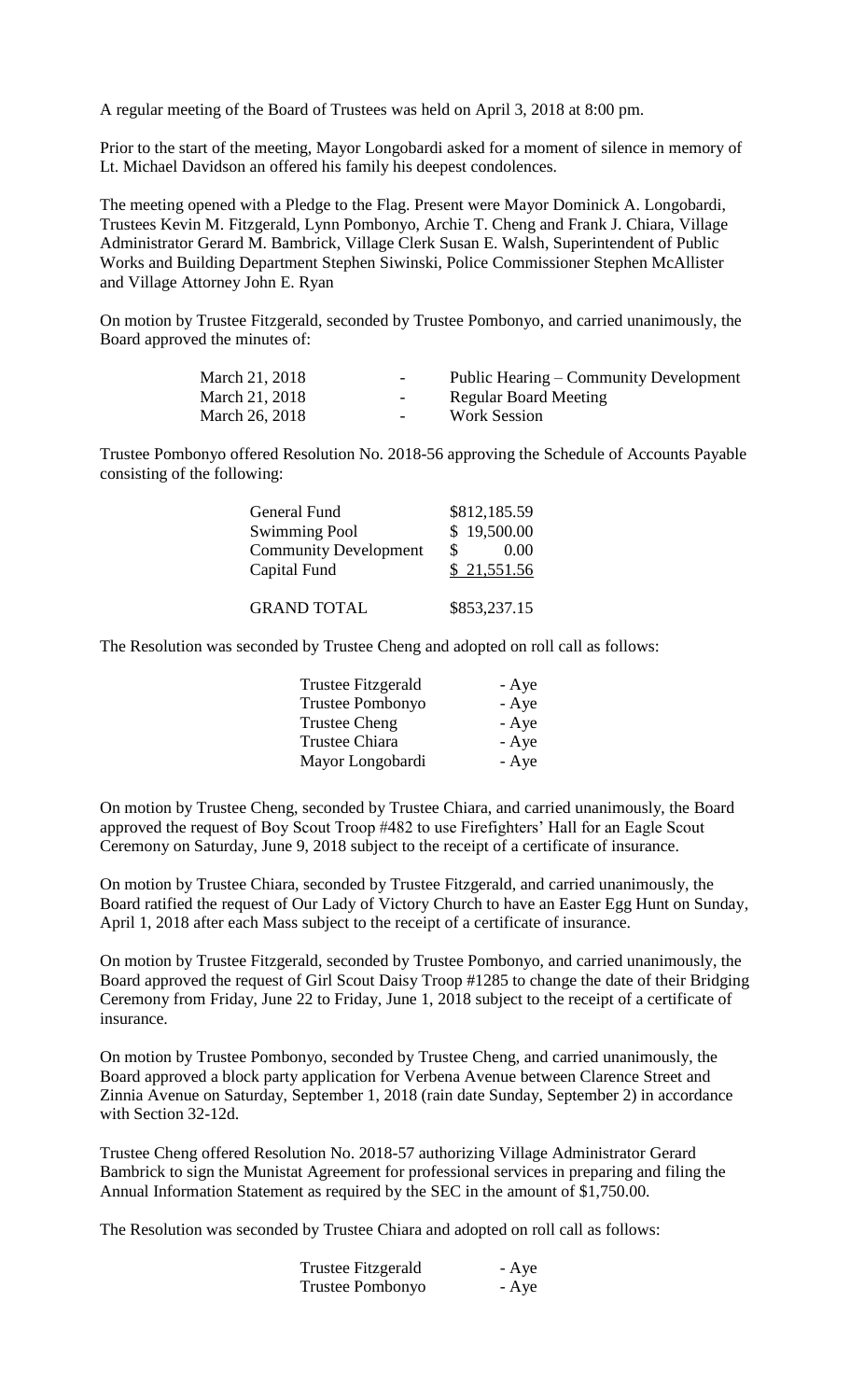| Trustee Cheng    | - Aye |
|------------------|-------|
| Trustee Chiara   | - Aye |
| Mayor Longobardi | - Aye |

On motion by Trustee Chiara, seconded by Trustee Fitzgerald, and carried unanimously, the Board approved the request of the Floral Park-Bellerose School to hold their 43<sup>rd</sup> annual Olympic Day Parade on Wednesday, June 6, 2018 (rain date June 7) at 9:15 am with the same route as in the past and with assistance of the Police Department; and to authorize the use of Village barricades for the parade and on Junior Olympic Day on May 23, 2018 (rain date May 24) subject to the receipt of a certificate of insurance.

Trustee Fitzgerald offered Resolution No. 2018-58:

A Resolution to set a date for a tax sale to be held on May 9, 2018 at 10:00 am in the Court Room to recover the 2017 unpaid taxes on 29 parcels of property:

| Total taxes not paid                      | \$119,606.25 |
|-------------------------------------------|--------------|
| Total penalty due on the above            | \$16,744.86  |
| Cost of publishing legal notice           | 580.00       |
| <b>Total Taxes with Penalty added</b>     | \$136,931.11 |
|                                           |              |
| Total 2017 tax collection \$24,100,506.75 |              |
| % of tax collected                        | 99.5%        |

The Resolution was seconded by Trustee Pombonyo and adopted on roll call as follows:

| <b>Trustee Fitzgerald</b> | - Aye |
|---------------------------|-------|
| <b>Trustee Pombonyo</b>   | - Aye |
| <b>Trustee Cheng</b>      | - Aye |
| <b>Trustee Chiara</b>     | - Aye |
| Mayor Longobardi          | - Aye |

Trustee Pombonyo offered Resolution No. 2018-59 approving Paul Cresci and Scott Castro as new members of the Floral Park Fire Department, having received arson clearance from the Nassau County Sheriff's Office, a background check from the Floral Park Police Department and a medical clearance from Dr. Cogan.

The Resolution was seconded by Trustee Chiara and adopted on roll call as follows:

| Trustee Fitzgerald      | - Aye |
|-------------------------|-------|
| <b>Trustee Pombonyo</b> | - Aye |
| Trustee Cheng           | - Aye |
| Trustee Chiara          | - Aye |
| Mayor Longobardi        | - Aye |

On motion from Trustee Chiara, seconded from Trustee Cheng, and carried unanimously, the Board approved the request of the Floral Park Youth Lacrosse to use Firefighter's Hall on Friday, May 11, 2018 from 6:00 pm-1:00 am for their annual fundraiser, subject to the receipt of both a \$350.00 user fee and a certificate of insurance including liquor liability.

On motion by Trustee Cheng, seconded by Trustee Fitzgerald, and carried unanimously, the Board approved AAA Taxi Service cab permits for Saadia Murray, Grezon Georgepius, Gluck Huner, William Lutz, Harry Sanchez, Jr. Richard McCarthy, Pedro Sanchez and James Katan, with each applicant having completed a background check with the Floral Park Police Department.

#### **Belmont Park – Trustee Kevin Fitzgerald**

Trustee Fitzgerald reported that he and the Board attended both sessions of the public hearing regarding Belmont Park held at the Elmont Public Library on March 22nd. Trustee Fitzgerald thanked the Board and the residents who attended the hearings and for taking valuable time out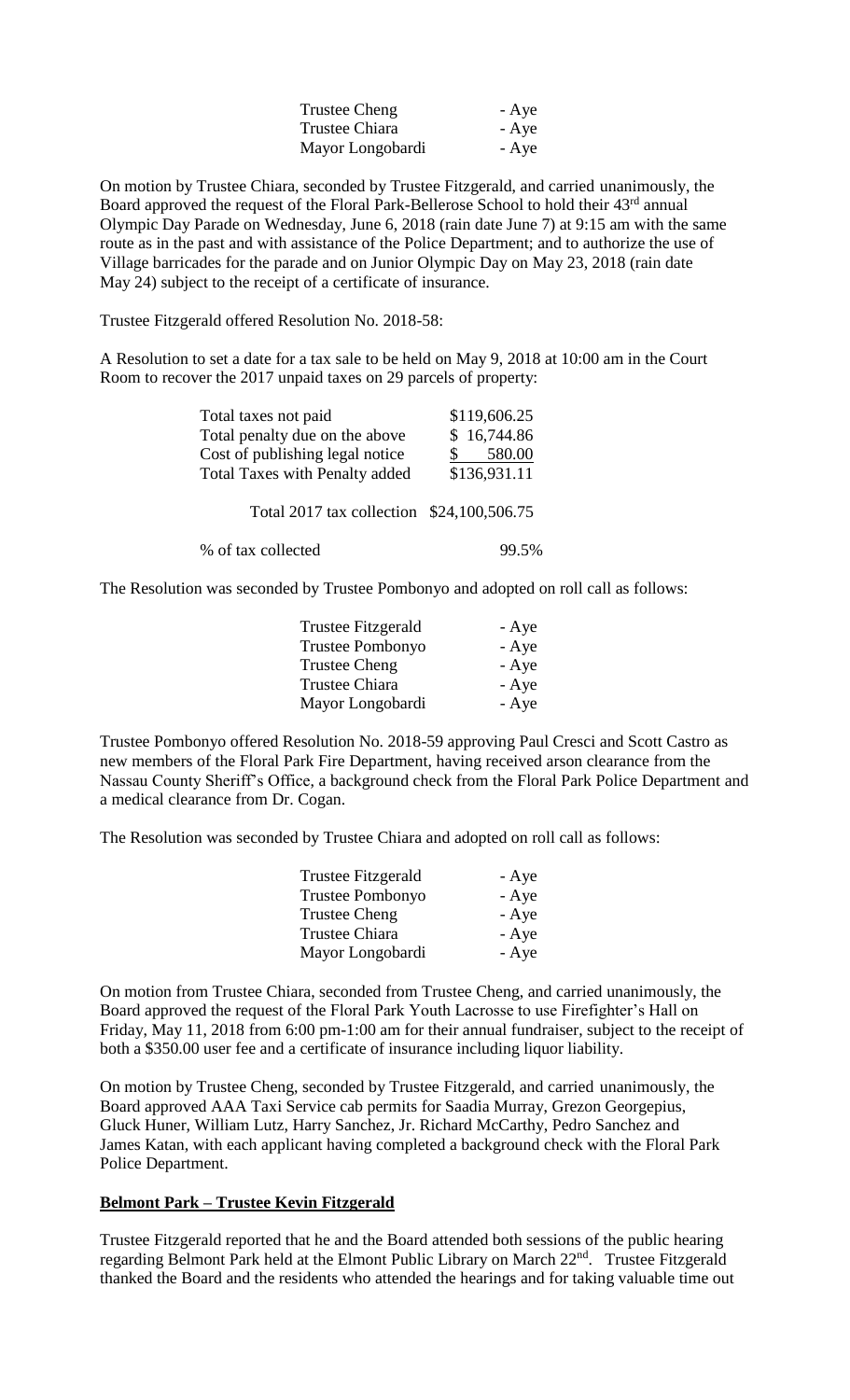of their day to attend this important meeting. Approximately 75% of the speakers at the hearings were residents of Floral Park. The deadline for comments is April 12th. Trustee Fitzgerald recommended residents read through the scoping document and ask the Empire State Development (ESD) as many questions as they can. The Belmont Task Force is working to put together a list of questions based upon letters previously received which will be mailed back to the ESD this week.

## **Fire Department – Trustee Lynn Pombonyo**

Trustee Pombonyo expressed appreciation to the residents and businesses of Floral Park and our neighboring communities for the outpouring of sympathy and support following the tragic lineof-duty death of FDNY Lt. Michael Davidson. Of special note are the heartfelt dedication and work of our Village of Floral Park staff including Village Hall, the Police Department, the Department of Public Works, and the Fire Department.

In acknowledging the Fire Department, Trustee Pombonyo noted the tributes to Lt. Davidson, his family, and fellow FDNY firefighters with the arches and American flags accompanying Lt. Davidson into and out of our Village; hosting hundreds of FDNY and other out-of-town firefighters at our Fire Department Headquarters and serving all with food so generously donated by our residents, restaurants, and other businesses; participating in the ceremonial tributes; and caring for all in our Village, both those who live and work here and our thousands of guests, through those very sad days. We continue to offer condolences to the family and friends of Lt. Davidson as well as his FDNY family, and great appreciation to all who cared for and supported them.

Trustee Pombonyo also thanked the community for the positive response to the 2018 Keith Fairben Memorial Blood Drive on Friday, March 30<sup>th</sup>. The generous donations of blood totaled 273 pints which will help to save 819 lives as each pint can save up to three lives. Appreciation also goes to the many volunteers who assisted at this important blood drive as well as all who publicized it.

This coming Sunday, April 8<sup>th</sup>, the Floral Park Fire Department will be honored at a special Mass at Our Lady of Victory Church. Also honored that day will be our firefighters who passed away in 2017. We thank Ex-Chief Hugh Berta III, James Ahern, Charles Gederberg, Fred Herbert and Henry Sieban, Jr. for their decades of service to Floral Park.

# **Third Track Task Force – Trustee Archie Cheng**

Trustee Cheng said borings are being installed at Plainfield and Tyson Avenues. These borings are structural, not environmental. The Board is currently reviewing the renderings of the sound attenuation wall which will extend the entire length of the track on both sides of the main line.

There will be a meeting of the Architectural Review Board on Wednesday, April  $25<sup>th</sup>$ . Residents are welcomed to attend to hear about the finishes for the sound attenuation wall. The meeting will be held in the courtroom at Village Hall rather than the Recreation Center.

### **Police Department – Trustee Archie Cheng**

Trustee Cheng said he echoed the report of Trustee Pombonyo. Trustee Cheng thanked everyone who worked so hard to show their support to the family, fellow firefighters and friends of Lt. Michael Davidson, including the Fire Department, the Police Department, the Department of Public Works and all the resident and local merchants who brought food, water, cakes and cookies. The entire community showed a tremendous outpouring of support to the family of Lt. Davidson.

Trustee Cheng sent a letter of thanks to Police Commissioner McAllister, PBA President Pedley and Police Communications Operator Supervisor Abbruzzese:

'I am writing to express my thanks for the wonderful job done by the entire Floral Park Police Department during these past few days. The exemplary work done by the Department during the wake and funeral of Lt. Davidson demonstrated your professionalism.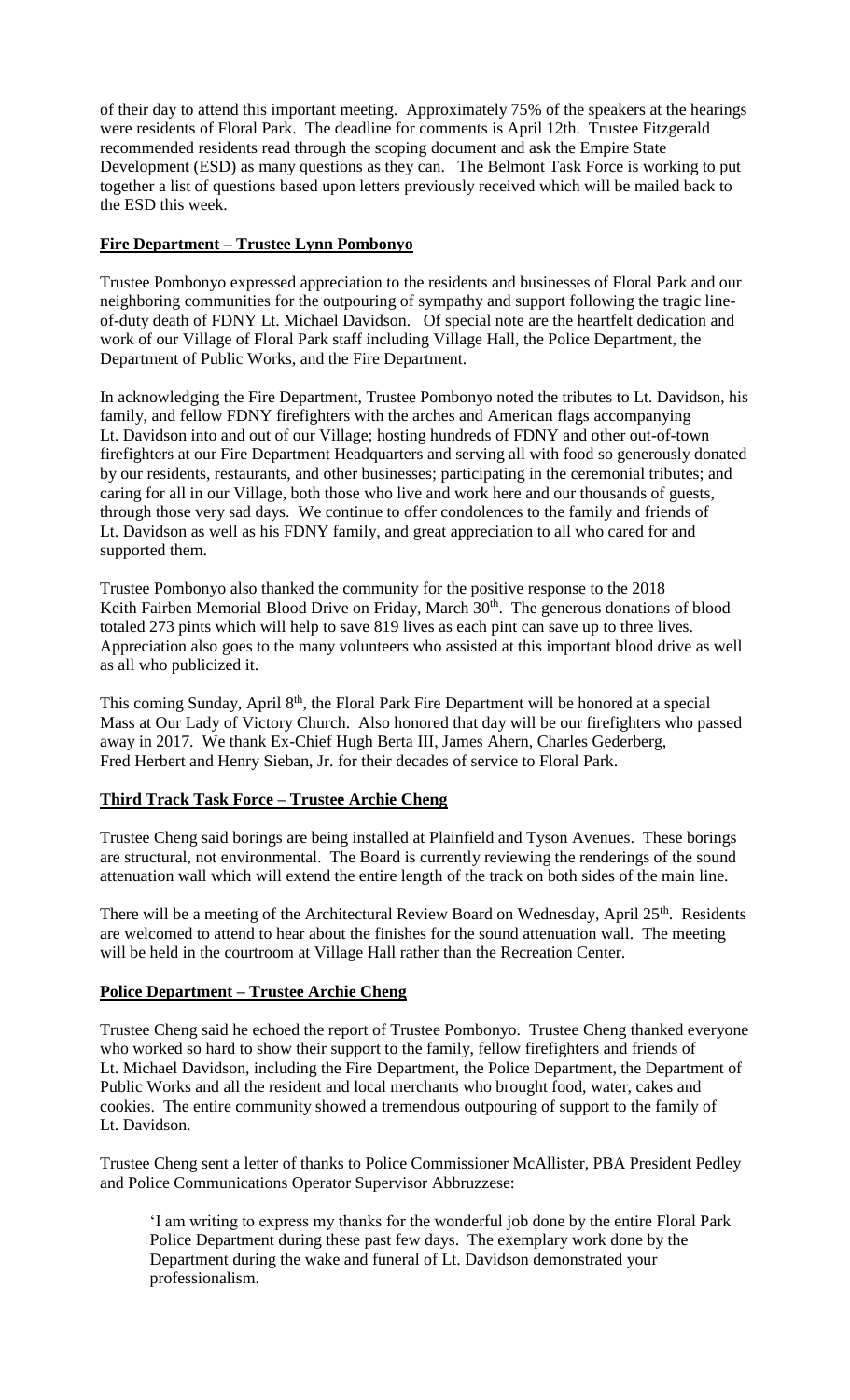Every aspect of your collective performance from comforting and safeguarding his family; studying, arranging and implementing every detail; cooperating and coordinating with numerous outside Fire and Police agencies; preparing for all unknown details while doing your everyday Village responsibilities, was handled in a way that truly shone light on what a great Police Department we have. Moreover, it showed the County of Nassau and City of New York how blessed we are to have a Police Department that not only protects and assists us every day, but also a Department that can rise to an extremely difficult and fluid situation.

On behalf of the Village Board, I again commend and say thank you for a job, not just well done, but a job that was superlative. I hope that you will share this letter with every member of the Police Department, our Dispatchers and Neighborhood Aids.

Sincerely,

Archie T. Cheng, Esq.'

## **Recreation Center – Trustee Frank J. Chiara**

Trustee Chiara reported that the Recreation Center is being prepared for the upcoming season and that he is hoping the weather will change to assist us with this preparation.

Little League will be starting shortly and we are hopeful that the fields will be suitable for play.

The tennis courts are also being prepared for play and they, too, will be opening shortly.

The Tiny Town project is moving forward and all the necessary paperwork is being completed so that it can go out to bid.

Trustee Chiara thanked all of our Village Department for the fantastic job they did so that our Village was prepared for the funeral of Lt. Davidson. Dealing with such a tragic loss, all the services that were provided for the family and friends of Lt. Davidson made our Village shine at such a dark time. Trustee Chiara also thanked the residents for everything they did to support the Davidson family.

### **Mayor's Report – Mayor Dominick A. Longobardi**

Mayor Longobardi said it was truly amazing to see the outpouring of love and support shown to the family of Lt. Michael Davidson by our Village family and residents. Everyone in the Village dropped what they were doing to help. According to Michael's wife, Eileen, the strong sense of community is what brought them to Floral Park and that she will continue to raise her children here. Mayor Longobardi thanked each Village Department including the Fire Department, Police Department, Department of Public Works and Village Hall. He thanked all the people who dropped things off to the Fire Department including water, food and gifts for the children and that the Village will continue to support the family of Lt. Michael Davidson.

Mayor Longobardi thanked all the residents who came out and supported the Village at the Belmont Park public hearing on March 22<sup>nd</sup> at the Elmont Public Library.

Mayor Longobardi reported that a Visioning Session will be held on Tuesday, April 12<sup>th</sup> at 7:30 pm in the court room regarding residential units at Centennial Hall. All are invited to attend.

Mayor Longobardi thanked Felix Procaccia for filming this evening's meeting.

On motion by Trustee Fitzgerald, seconded by Trustee Pombonyo, and carried unanimously, Mayor Longobardi recessed the meeting at 8:20 pm.

#### \*\*\*\*\*\*\*\*\*\*\*\*\*\*\*\*\*\*\*\*

On motion by Trustee Fitzgerald, seconded by Trustee Pombonyo, and carried unanimously, Mayor Longobardi reconvened the meeting at 8:25 pm.